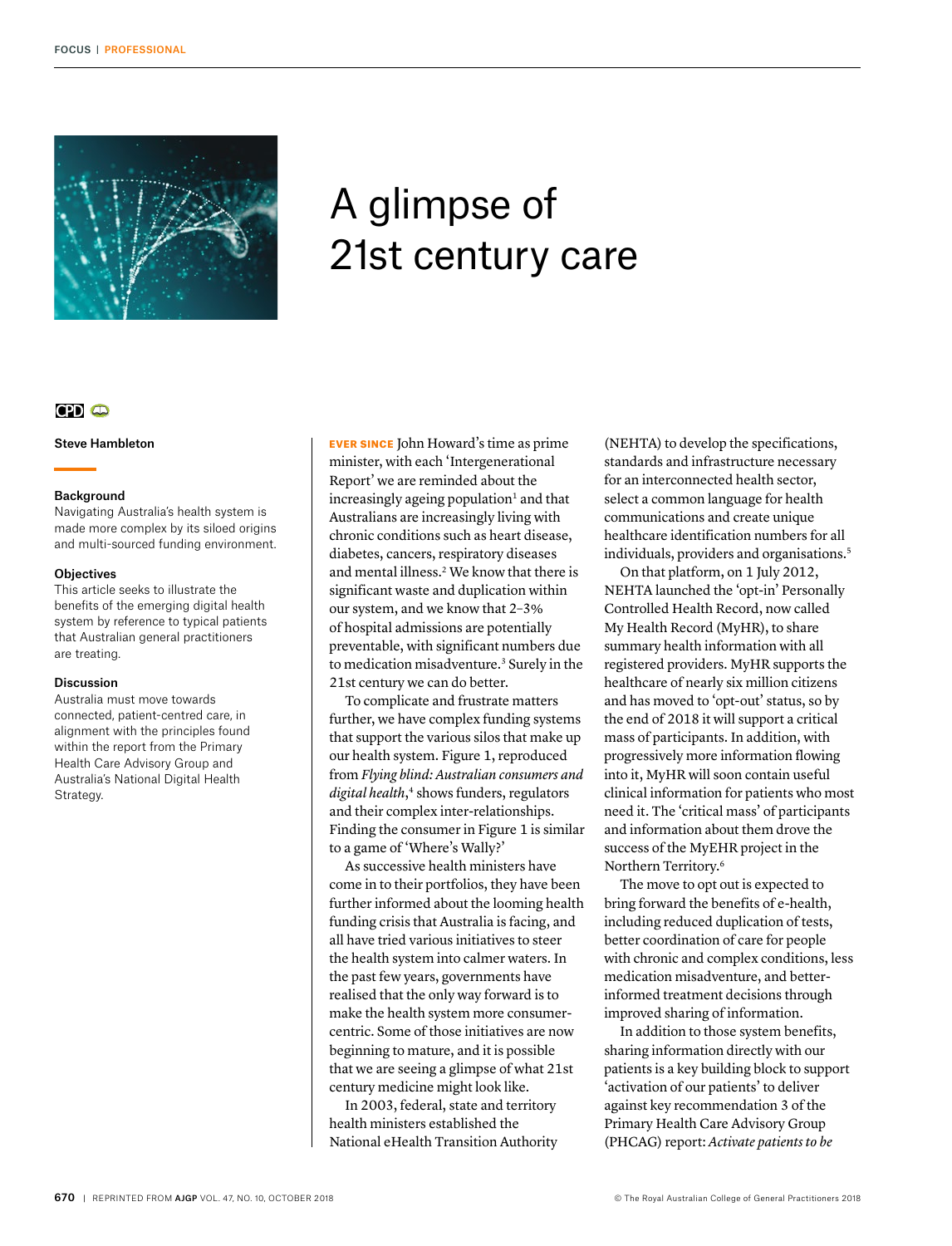*engaged in their care*. 2 Relevant information within MyHR can support and encourage patients and their carers to be more active and effective partners in their healthcare. To assist patients with their care decisions, MyHR is available on home computers and mobile devices through trusted third-party providers using the secure MyGov portal.7 An increasing body of research is showing that improving patient activation has great potential to improve health outcomes.<sup>8</sup>

The opt-out option has raised concerns about security and privacy, particularly with high-profile data breaches in social media and in the Singapore SingHealth system.9

To be clear, the system in Australia is built to the highest security standards, with active and passive security monitoring and penetration testing. Providers (including hospitals) need to have individual and organisation identifiers and conformant software loaded with encryption security keys to access the record. Even then, they can only access patients who are already registered on their clinical information systems. Every access to every health record is logged and visible to the consumer, who has control over what goes there. It is not their whole history; it is an agreed subset of their history. Consumers can remove records and set access codes to the entire record or to particular documents. No one can see those records without the pin supplied by the consumer,

unless there is an emergency and they are unable to communicate. Consumers can also set up alerts via text message or email if their record is accessed or changed.10

I have worked in my practice for just over thirty years, assisted by computerisation in the past twenty. Being a large group practice, I have tried to progressively keep the practice health summary up to date as new information arrived. My summaries include current medication and allergies, a list of both current and past medical problems and key results, including endoscopy reports, echocardiography reports and some radiology reports where they are deemed to be clinically important. Those



#### Figure 1. The Australian healthcare environment

*AIHW, Australian Institute of Health and Welfare; APRA, Australian Prudential Regulation Authority; COAG, Council of Australian Governments; DVA, Department of Veterans' Affairs; GP, general practitioner; MBS, Medicare Benefits Schedule; NHMRC, National Health and Medical Research Council; PBS, Pharmaceutical Benefits Scheme; TGA, Therapeutic Goods Administration*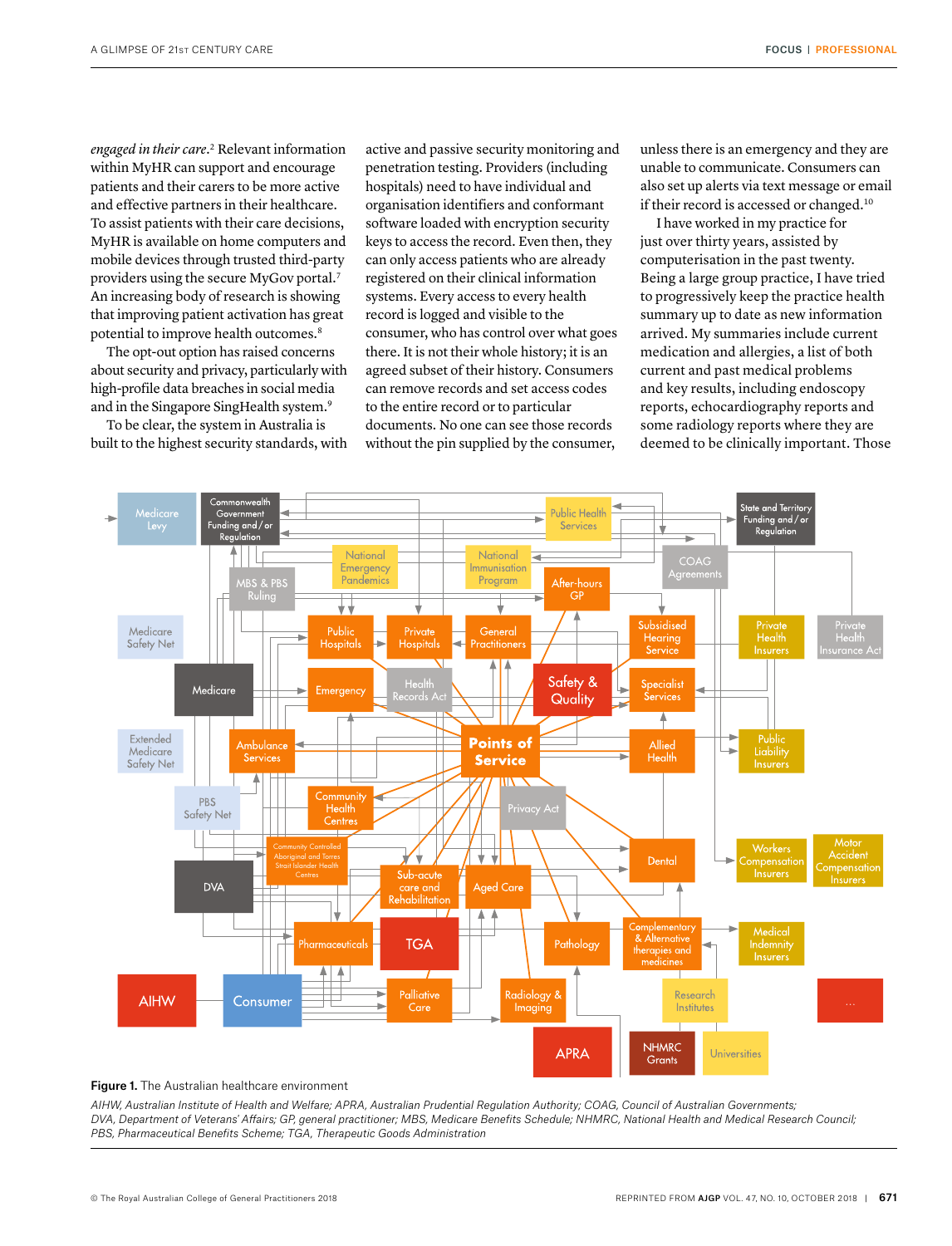summaries also form the basis of my care plans, keeping both the patient and their healthcare team fully informed. Since 2014, I have begun sharing that practice health summary with the patients' MyHR, and I have been actively encouraging my patients and my medical neighbourhood to interact with MyHR, with some very encouraging results.

On one occasion, a patient aged 73 years informed me that he had logged in to his MyHR at home, reviewed his medication list on the latest health summary and concluded that, 'It was wrong!' We then went through the list of medications, and I explained to him the meanings of the Latin abbreviations. It was obvious to only the pharmacist and myself that prn, *pro re nata* or *as required,* was very different to pr, *per rectum,* and that bd, *bis de sumendum,* was *twice daily* and not 'bed time', as the patient thought. That was the day I decided to stop using Latin abbreviations and resolved to change all my directions to longhand English.

Another glimpse of the future is revealed when I reflect on another one of my complex patients. He was aged 65 years and his medical history included longstanding dilated cardiomyopathy and heart failure, a defibrillating pacemaker, insulin-dependent diabetes mellitus, morbid obesity and stage 3 chronic kidney disease.

After starting a new medication prescribed by his cardiologist, the patient reported that he was warned to have regular blood tests to monitor his renal function. When I asked the patient, whose wife was also in attendance on both occasions, for the name of the medication, they were unable to recall it. The letter from the cardiologist had not yet arrived. General practitioners (GPs) and general practice nurses will recognise this familiar scenario.

I noted that it was unlikely that the cardiologist had software that could upload an event summary or a specialist letter. The patient attended a pharmacy that had not yet upgraded their software to be MyHR-compatible, so there was no dispensed record. I hoped that the Pharmaceutical Benefits Scheme claims data for that medication were recorded,

and a quick check of the Medicines Information View in MyHR established this.11 There it was – problem solved in a few seconds!

A few weeks later the same patient became ill at his daughter's house, some hundreds of kilometres from home. On reviewing his latest pathology result, I noted a 30% reduction in his already precarious estimated glomerular filtration rate and contacted the patient by phone. At present, phone calls are not funded, but funded 'enhanced access or other than face-to-face communication' is a key feature of 'Health Care Homes', as noted in the PHCAG report.2

It was clear from the phone conversation that the fall in renal function was not caused by a side effect of the new drug – it was a bout of gastrointestinal disturbance that triggered the acute-onchronic renal failure. I discovered that the patient had already been unwell for five days and had not been able to eat anything for the past three days. He had stopped injecting insulin when he stopped eating, but was regularly testing his blood sugar and reported that he was quite lightheaded when upright.

I referred him to the local emergency department for assessment and stabilisation. The emergency physician was able to access the patient's MyHR and check the most recent shared health summary. That summary comprised current medication (including his new medication in the most recent update), medical history and results of recent echocardiograms. Using secure messaging, I was able to send copies of the most recent electrolytes and key pathology results, a graph of his 'in surgery' seated blood pressures over the past few years and recent letters from his endocrinologist and cardiologist. This information vastly increased the emergency physician's knowledge of his background and current medical status, facilitating his emergency care.

In 2018, more and more public and private pathology, and increasing volumes of imaging results, are progressively becoming available directly from MyHR, making them rapidly accessible to new treating practitioners.

Emergency physicians and GPs trying to treat complex patients have been routinely 'flying blind' when these patients have needed their care and expertise. That is clearly about to change. The search time for information not directly sent to all of the patient's healthcare providers is also about to change. Through harmonisation and standardisation of data sets and improved interconnectivity, the information silos referred to in the introduction will progressively be broken down.

With the increasing availability of digital information to support integrated healthcare, funders are obliged to ensure that providers are sufficiently supported to achieve and maintain reliable access to these data sets, with appropriate hardware and up-to-date software applications. As indicated above, the availability of that information directly to our patients will increase their engagement in their own healthcare, altogether leading to better outcomes and a more efficient system.

Finally, my view of my role in recording medical records has changed. When I graduated, my medical notes were an aide-memoire to help me treat my patients. When I joined a group practice, I realised that my notes helped my colleagues and me treat our patients. Since computerisation, my notes and health summaries have helped me to write better referrals so that colleagues outside my practice can assist me in treating patients more effectively. Now that I can share an up-to-date health summary on MyHR, I realise that my notes can help my patients to achieve better outcomes from the health system, even when I am not directly involved.

Now that is 21st century.

#### Author

Steve Hambleton MBBS, FAMA, FRACGP (Hon), FAICD, Adjunct Professor, University of Queensland; Co-Chair My Health Record Expansion Program Steering Committee, Australian Digital Health Agency; Board Member, Digital Health CRC Limited. stevejhambleton@gmail.com

Competing interests: SH is the Co-Chair of the My Health Record Expansion Program Steering Committee, Clinical Programs and Clinical Reference Group Australian Digital Health Agency. He was also a past chair of NEHTA and member of PCEHR Review Advisory Group.